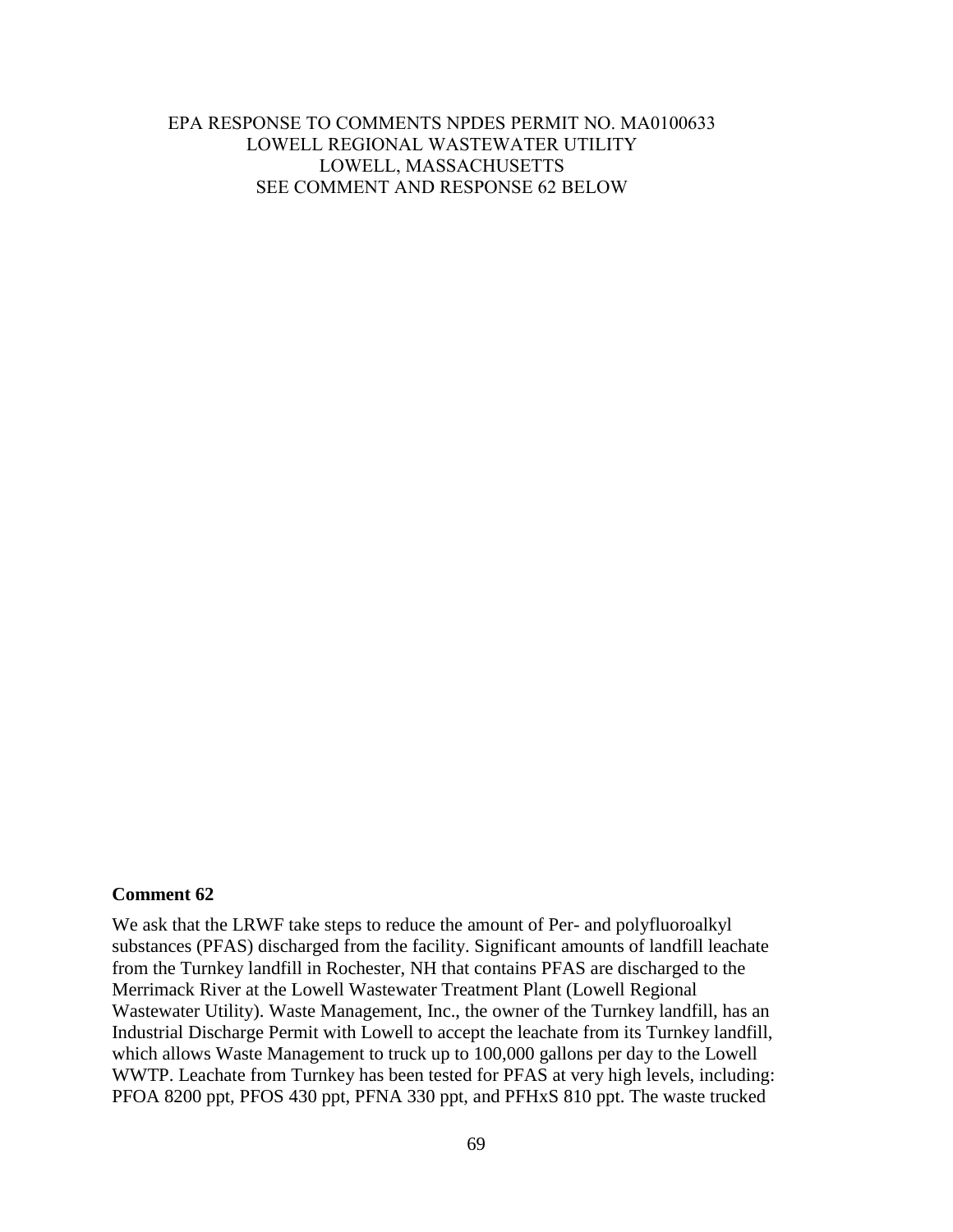from Turnkey to Lowell includes leachate collected from water permeating the landfill and other liquid and solid wastes produced at the landfill. Turnkey has a reverse osmosis system to remove PFAS from its leachate, but has historically sent untreated wastes to Lowell. Some of these wastes sent to Lowell contain very high amounts of PFAS because they include "reject" water that does not go through Turnkey's reverse osmosis system, as well as the solids that are trapped by the reverse osmosis system. These liquid and solid wastes are not tested for PFAS before being trucked to Lowell.

## **Response 62**

EPA encourages LRWU to take steps to reduce per and polyfluoroalkyl substances from industrial users that are discharging directly to the treatment plant and monitor these compounds in their effluent. There are no specific water quality criteria for the perfluorinated compounds; however, EPA reserves broad discretion to ask for additional information pursuant to Section 308 of the CWA and may utilize this authority during the permit term if facts are brought to its attention that would warrant that course of action, including work on the development of per and polyfluoroalkyl criteria.

In February 2019, EPA published an action plan, "EPA's Per-and Polyfluoroalkyl Substances ("PFAS") Action Plan (the Action Plan)"<sup>14</sup>. The PFAS Action Plan identifies EPA short-term actions, longer-term research, and potential regulatory approaches designed to reduce the risks associated with PFAS in the environment<sup>15</sup>. The EPA Action Plan identifies wastewater effluent as a common source of PFAS and drinking water as a common source of exposure to the population.

As part of the EPA's statutorily-required Effluent Guidelines planning process, the EPA has reviewed readily-available information about PFAS surface water discharges to identify industrial sources that may warrant further study for potential regulation through national Effluent Limitation Guidelines and Standards ("ELGs").

In 2016, EPA issued a drinking water health advisory of 70 part per trillion  $(0.070 \mu g/L)$ for PFOA and PFAS. The 1996 Safe Drinking Water Act amendments requires EPA to sample up to 30 unregulated contaminants in public water systems once every five years. The Third Unregulated Contaminant Monitoring Requirement ("UCMR 3") rule for Public Water Systems required public water supply systems to submit data on 6 perfluorinated compounds (PFOS, PFOA, PFNA, PFHxS, PFHpA and PFBS) from 2013 to 2015. PWS were required to sample at the entry point to the distribution system and at a frequency of 4 consecutive quarters for surface water systems or groundwater under the direct influence of surface water. The minimum reporting levels range for these compounds were from 0.01 µg/L to 0.090 µg/L. The perfluorinated compounds were not detected in any of the water treatment plants downstream of the LRWU.

In light of the above data, the Final Permit does not require monitoring for these pollutants during this permit cycle but EPA may require monitoring in a subsequent permit.

 $\overline{a}$ 

<sup>&</sup>lt;sup>14</sup>[https://www.epa.gov/sites/production/files/2019-02/documents/pfas\\_action\\_plan\\_021319\\_508compliant\\_1.pdf](https://www.epa.gov/sites/production/files/2019-02/documents/pfas_action_plan_021319_508compliant_1.pdf) <sup>15</sup> EPA's Per-and Polyfluroalkyl Substances (PFAS) Action Plan, page 8.